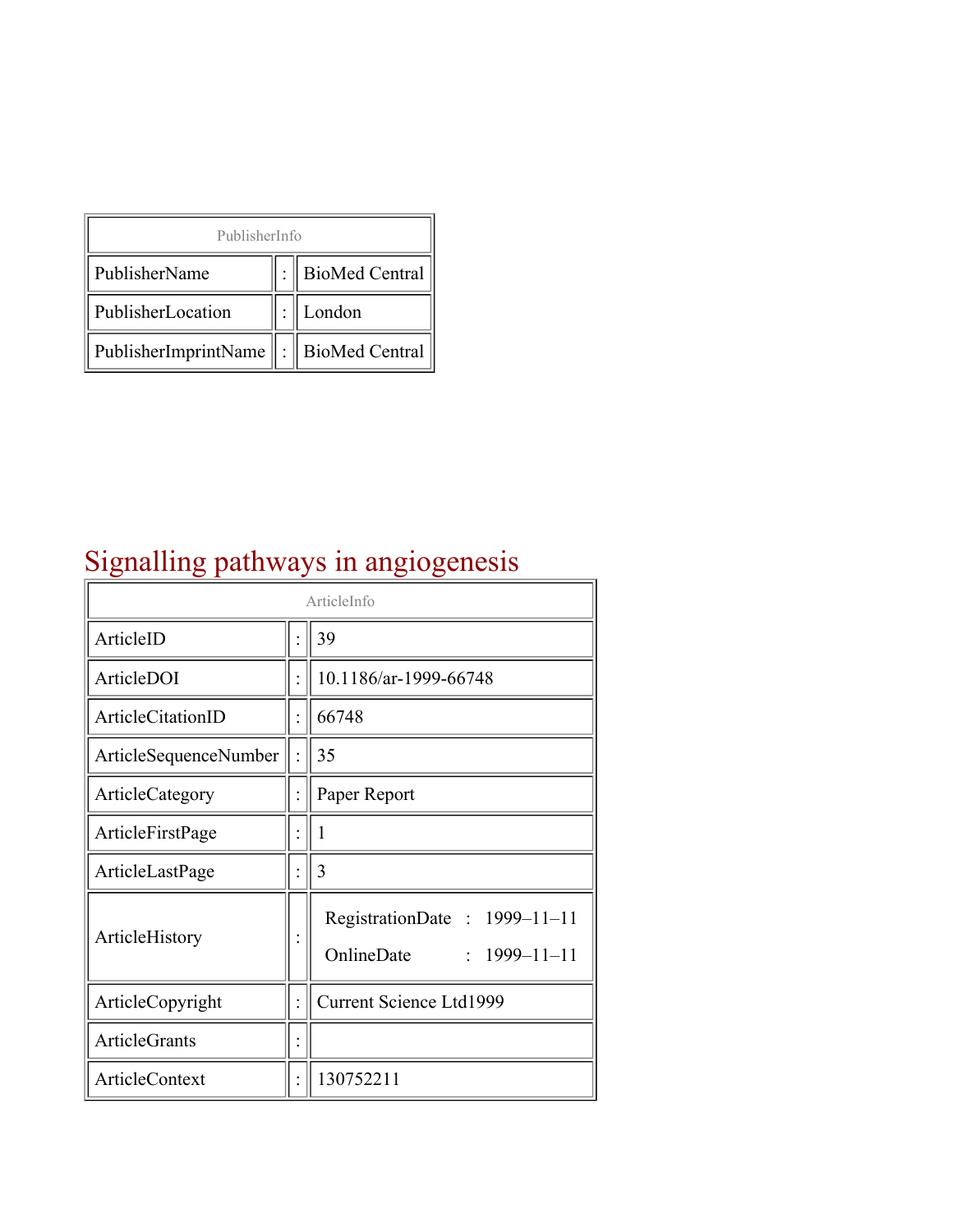### Keywords

Cell cycle, endothelium, growth factors, p70 S6 kinase

### Context

During angiogenesis, endothelial cell (EC) proliferation is a critical event that contributes to development of the invasive pannus in rheumatoid arthritis (RA), as well as playing an important role in other angiogenesis-dependent pathological conditions. Proliferation in response to growth factors and mitogens requires an increase in the rate of protein synthesis in order to enter the G1 phase, and subsequently to proceed to S phase. The Ras-p42/p44 mitogen activated protein kinase (MAPK) and the phosphatidylinositol 3-kinase (PI3K) signalling cascades play key roles in mediating this increase in protein synthesis. Two downstream signalling pathways have been described for PI3K. One pathway involves p70 S6 kinase. This is a serine/threonine kinase which controls multiple phosphorylation of the 40S ribosomal protein S6 and is activated by many mitogenic stimuli, including growth factors and cytokines. p70 S6 kinase can be distinguished from the other signalling pathway downstream of PI3K, Akt-GSK3, by its sensitivity to rapamycin, which is a potent inhibitor of p70 S6 kinase, preventing its phosphorylation and activation. This study analysed the contribution of PI3K-p70 S6 kinase in the control of vascular endothelial cell growth.

# Significant findings

Synthesis of DNA in 1G11 ECs, stimulated with foetal calf serum (FCS), was inhibited by preincubation of cells with wortmannin or LY294002. Treatment with wortmannin or LY294002 prevented PI3K activation, as measured by the phosphorylation state of PI3K targets Akt and p70 S6 kinase. Preincubation of 1G11 cells with PD98059 or rapamycin also inhibited the mitogenic effect of FCS. Inhibition of p70 S6 kinase activity by rapamycin was observed, whereas p42/p44 MAPK activation was unaffected. Comparable inhibition of FCS-stimulated thymidine incorporation was observed in HUVECs and LIBE cells, but not in CCL39 fibroblasts. Rapamycin blocked mitogenicity at all the times assayed, indicating that in vascular ECs, rapamycin blocks cells in G1 phase, rather than delaying entry into the cell cycle. The effect of rapamycin on thymidine incorporation correlated with protein synthesis inhibition, suggesting that the block of mitogenesis induced by rapamycin is due to the inhibition of serum-stimulated protein synthesis. Treatment of quiescent 1G11 cells with 20% FCS caused an induction of two proteins expressed in G1, cyclin D1 and p21, which was completely abrogated by treatment with rapamycin. In contrast, degradation of the cyclin-dependent kinase inhibitor p27 and the synthesis of an early-gene protein, MKP1, were not affected by treatment with rapamycin. To evaluate